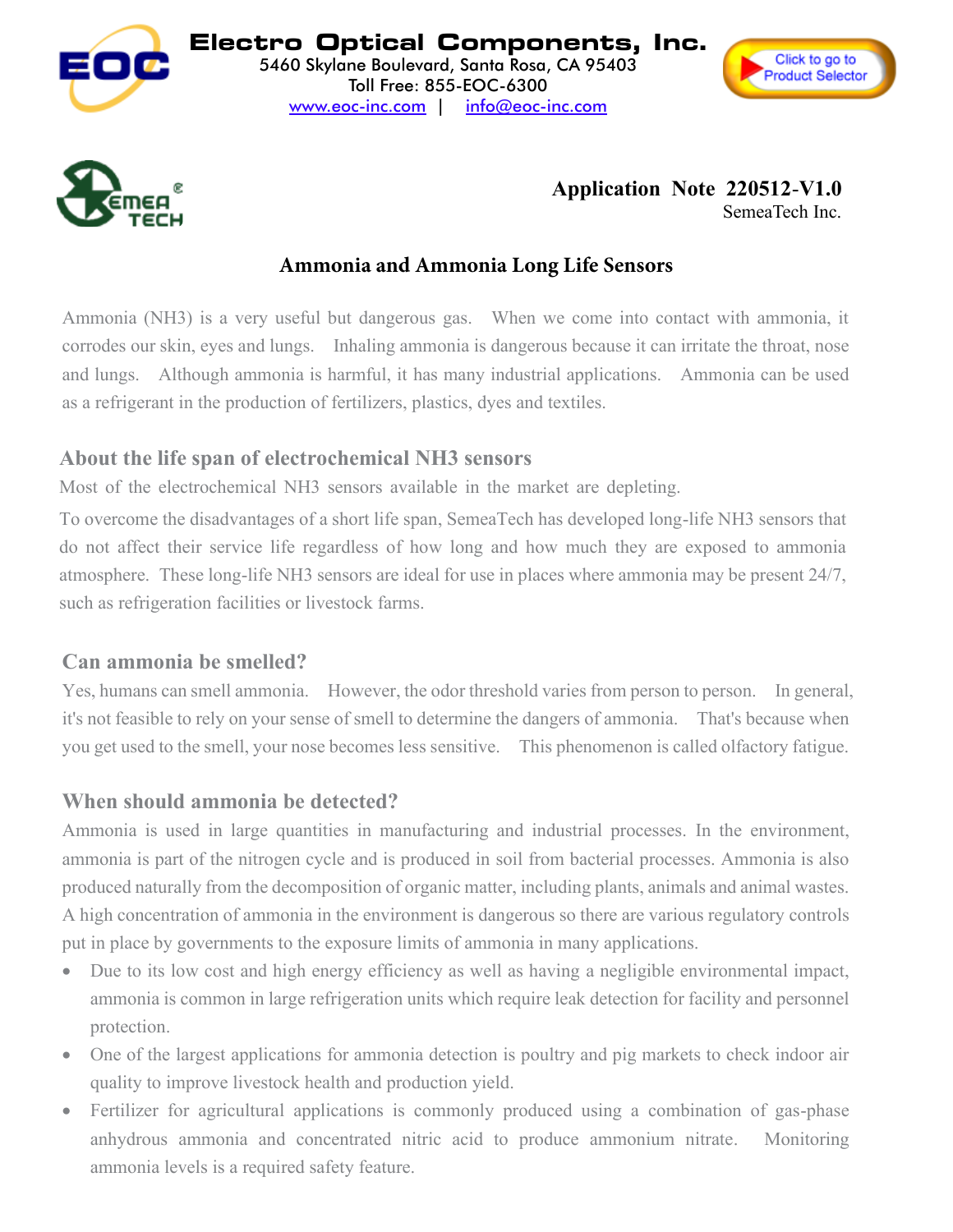#### **What are safe ammonia gas levels?**

Various government agencies and associations have recommended ammonia gas exposure limits, examples can be seen below in Table 1.

#### **How does an ammonia detector work?**

An ammonia detector is generally composed of an electronic circuit and an ammonia (NH3) sensor. The NH3 gas sensor converts the detected gas concentration into an electronic signal that is analyzed by an onboard microprocessor. Upon receiving the signal, the processor displays a reading. When the measured value exceeds the specified alarm value, an alarm is triggered.

| Agency                                     | <b>Recommendation / Requirement</b>       |  |
|--------------------------------------------|-------------------------------------------|--|
|                                            | NIOSH Recommended Exposure Limit (REL):   |  |
| National Institute for Occupational Safety | 25 ppm, 10-hour TWA                       |  |
| and Health (NIOSH)                         | 35 ppm, 10-minute ceiling                 |  |
| Occupational Safety and Health (OSHA)      | 50 ppm average over 8 hours               |  |
| American Conference of Governmental        | 25 ppm average over 8 hours               |  |
| Industrial Hygienists (ACGIH)              | 35 ppm (Short Term Exposure Limit - STEL) |  |

### **Table 1 - Recommended Ammonia Gas exposure limits**

#### **Selection of ammonia (NH3) sensors**

It is important to choose the right NH3 sensor for your application. The following questions narrow down the selection of the NH3 sensor for your applications:

Is fast response time important to my test?

For some applications and certain regulations, there are specific requirements for response time (T90) to meet safety standards. SemeaTech manufactures NH3 sensors with T90 meeting many regulations, such as

T90 < 40 seconds *4NH3-500S 4NH3-1000S* T90 < 45 seconds *4NH3-100S 7NH3-100S 7NH3-200S 7NH3-1000S 7NH3-200S*

- Am I using it for personal protection or continual monitoring? If T90 Is not critical and continual monitoring is the case, the best choice is to use SemeaTech nondepleting NH3 sensors. These sensors are also called long-life or extended-life NH3 sensors. They are designed for a 5-year lifespan and can be functional continuously in an environment where ammonia persistently exists 24/7 like some refrigeration facilities or livestock farms. For example, *4NH3-100L* is ideal for refrigeration facilities, and *4NH3-500L* is recommended for chicken farm ammonia detection.
- Do I need to test for very low concentrations of ammonia, such as air quality monitoring? For this application, the SemeaTech 4-electrode NH3 sensor, *7E4-NH3-10*, is preferred. This is one of the SemeaTech air quality monitoring (AQM) sensors designed using SemeaTech proprietary technology by adding an additional auxiliary electrode to a standard 3-electrode electrochemical sensor. The auxiliary electrode provides a fine resolution in ppb and outstanding long-term stability to the sensor.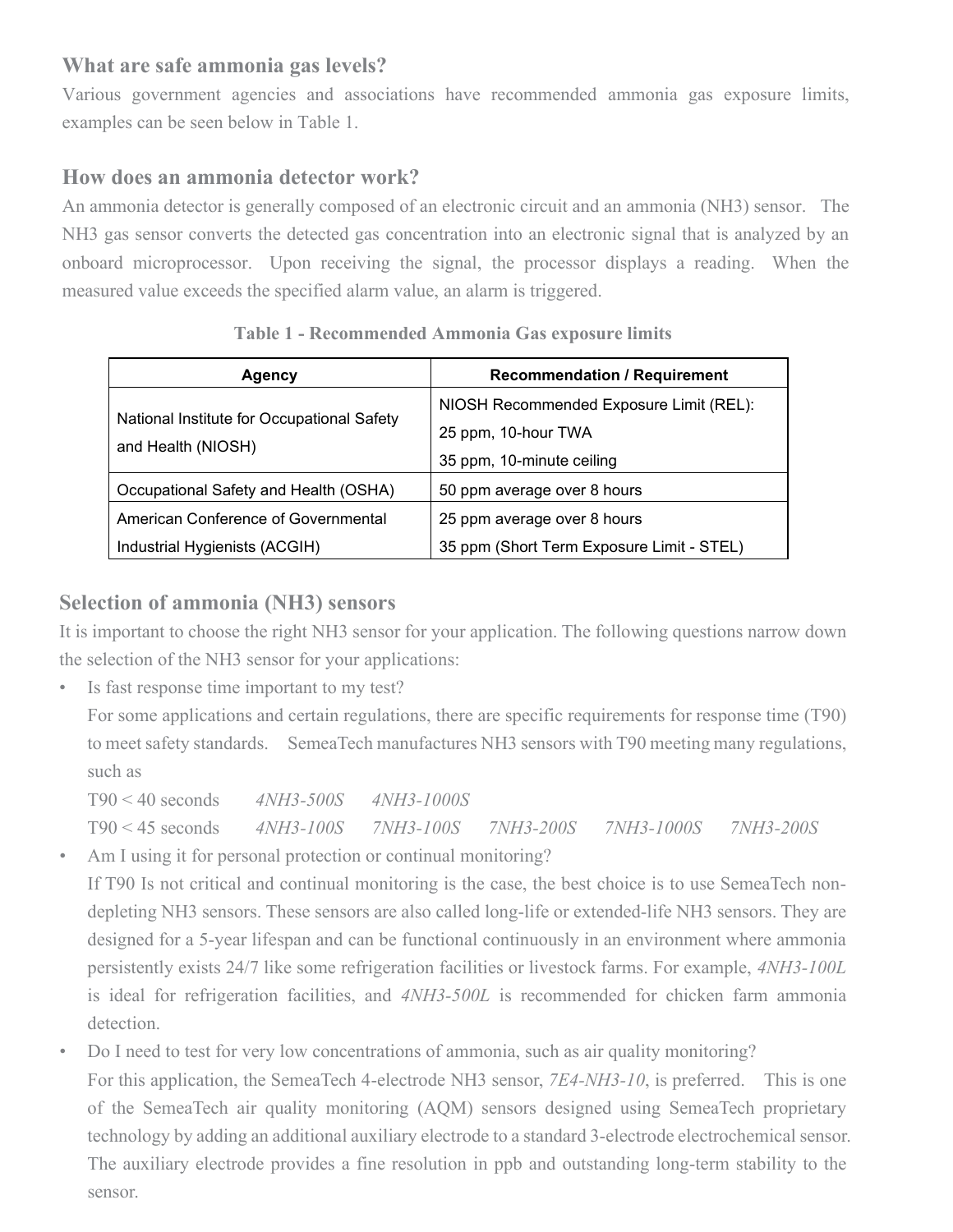- Do I need digital outputs from the NH3 sensor?
	- For user convenience, SemeaTech also offers smart modules that pair with these NH3 sensors. The smart module provides UART and I2C outputs and has a compensation mechanism for environmental parameter fluctuations.

### About the life span of electrochemical NH3 sensors

Most of the electrochemical NH3 sensors available in the market are depleting. Performing like an alkaline battery, the depleting NH3 sensor consumes the chemicals sealed inside the sensor when exposed to the ammonia in the environment. It can only measure a certain amount of ammonia, typically in ppmhours, in its lifespan. Most depleting NH3 sensors are rated at 3,000 ppm-hours, which means they can work for 1500 hours at 2 ppm ammonia atmosphere or 600 hours at 5 ppm ammonia atmosphere. Once 3,000 ppm-hours is reached, the ammonia-sensitive material in the sensor is exhausted and then the sensor stops sensing ammonia furthermore.

SemeaTech manufactures a family of depleting NH3 sensors with the best response time T90 less than 40 seconds. Based on its proprietary technologies, SemeaTech depleting NH3 sensors are rated at 10,000 ppm-hours or better.

To overcome the disadvantages of a short life span, SemeaTech has developed long-life NH3 sensors that do not affect their service life regardless of how long and how much they are exposed to ammonia atmosphere. These long-life NH3 sensors are ideal for use in places where ammonia may be present 24/7, such as refrigeration facilities or livestock farms.

#### **Ammonia detection with Photo-Ionization Detection (PID)**

The first ionization energy of Ammonia is 10.18eV, which can be easily measured with a standard 10.6eV PID. PID has considerable advantages as described below for measuring ammonia:

- PID lasts long regardless of how much it has been exposed to ammonia and will not be damaged by over range. With ranges up to 10,000 PPM, PID can therefore be used for all personal protection equipment (PPE) decisions and leak detection.
- Compared with the response time T90 of the electrochemical NH3 sensor, PID provides an almost instantaneous response to ammonia, PID can be used as an accurate leak detector to quickly detect and locate ammonia leaks.
- PID can be calibrated with isobutene, which is stable and relatively inexpensive compared to ammonia calibration gas. The correction factor of ammonia to isobutylene is 10.9.
- SemeaTech PID with 10.6eV lamp lasts a minimum of 1 year (4-series) and 2 years (7-series).

#### **Highlights of SemeaTech Ammonia (NH3) Sensors**

Table 2 below highlights the key performance characteristics for the popular SemeaTech NH3 sensors with recommended applications to be used.